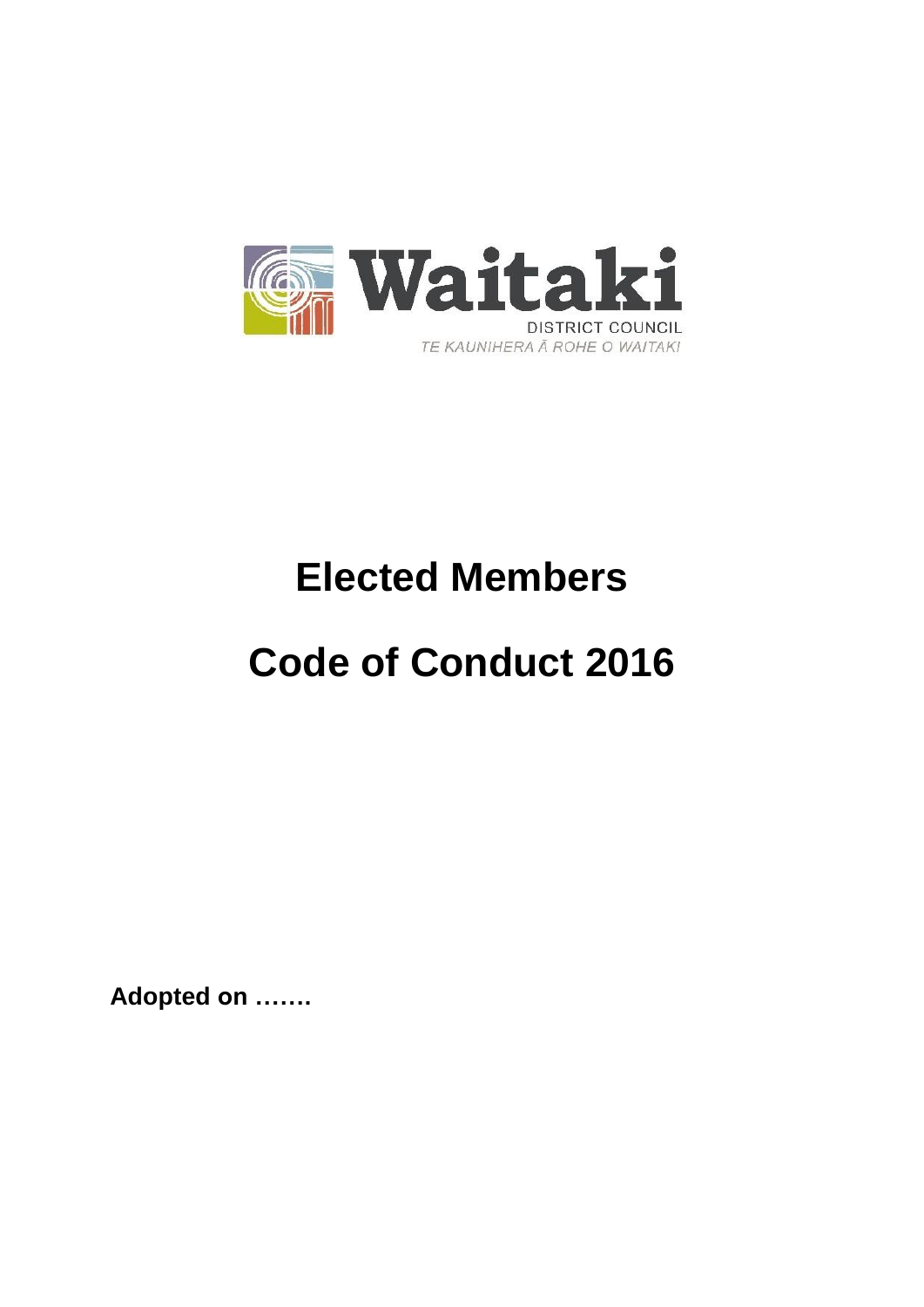# **Contents**

| 1.  |      |                                                                              |  |  |  |
|-----|------|------------------------------------------------------------------------------|--|--|--|
| 2.  |      |                                                                              |  |  |  |
| 3.  |      |                                                                              |  |  |  |
| 4.  |      |                                                                              |  |  |  |
| 4.1 |      |                                                                              |  |  |  |
|     | 4.2  |                                                                              |  |  |  |
|     |      |                                                                              |  |  |  |
| 5.1 |      |                                                                              |  |  |  |
|     | 5.2  |                                                                              |  |  |  |
|     | 5.3  |                                                                              |  |  |  |
|     |      |                                                                              |  |  |  |
| 6.1 |      |                                                                              |  |  |  |
|     | 6.2  |                                                                              |  |  |  |
|     |      |                                                                              |  |  |  |
| 7.1 |      |                                                                              |  |  |  |
|     | 7.2  | Information received in capacity as an elected member 8                      |  |  |  |
| 8.  |      |                                                                              |  |  |  |
| 9.  |      |                                                                              |  |  |  |
|     |      |                                                                              |  |  |  |
|     | 10.1 |                                                                              |  |  |  |
|     |      |                                                                              |  |  |  |
|     |      |                                                                              |  |  |  |
|     | 12.1 |                                                                              |  |  |  |
|     | 12.2 |                                                                              |  |  |  |
|     | 12.3 |                                                                              |  |  |  |
|     | 12.4 |                                                                              |  |  |  |
|     |      |                                                                              |  |  |  |
|     | 13.1 |                                                                              |  |  |  |
|     | 13.2 |                                                                              |  |  |  |
|     |      |                                                                              |  |  |  |
|     |      | Appendix A: Legislation bearing on the role and conduct of elected members13 |  |  |  |
|     |      |                                                                              |  |  |  |
|     |      | Local Government Official Information and Meetings Act 1987  14              |  |  |  |
|     |      |                                                                              |  |  |  |
|     |      |                                                                              |  |  |  |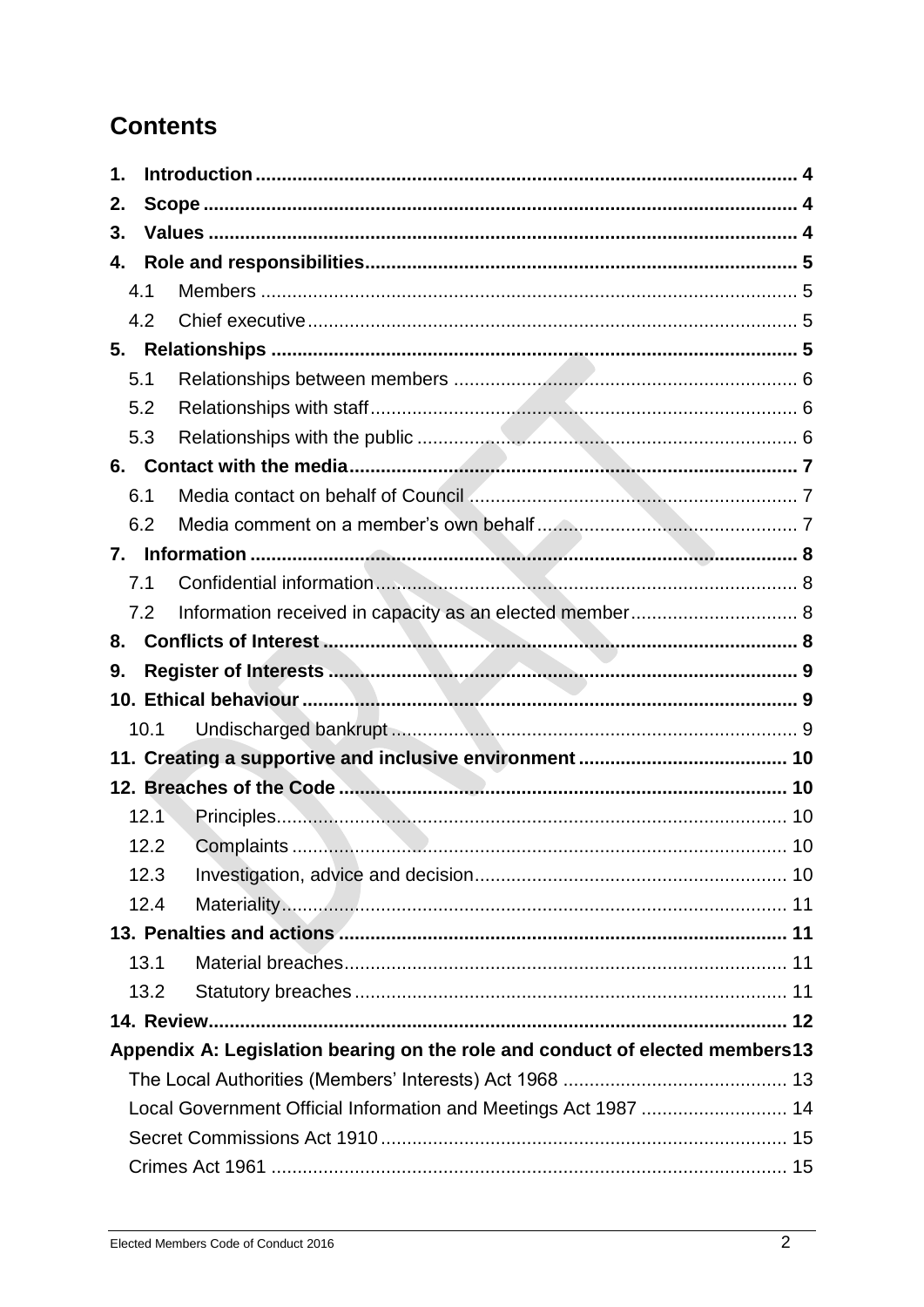| Appendix B: Process for the determination and investigation of complaints  17 |  |
|-------------------------------------------------------------------------------|--|
|                                                                               |  |
|                                                                               |  |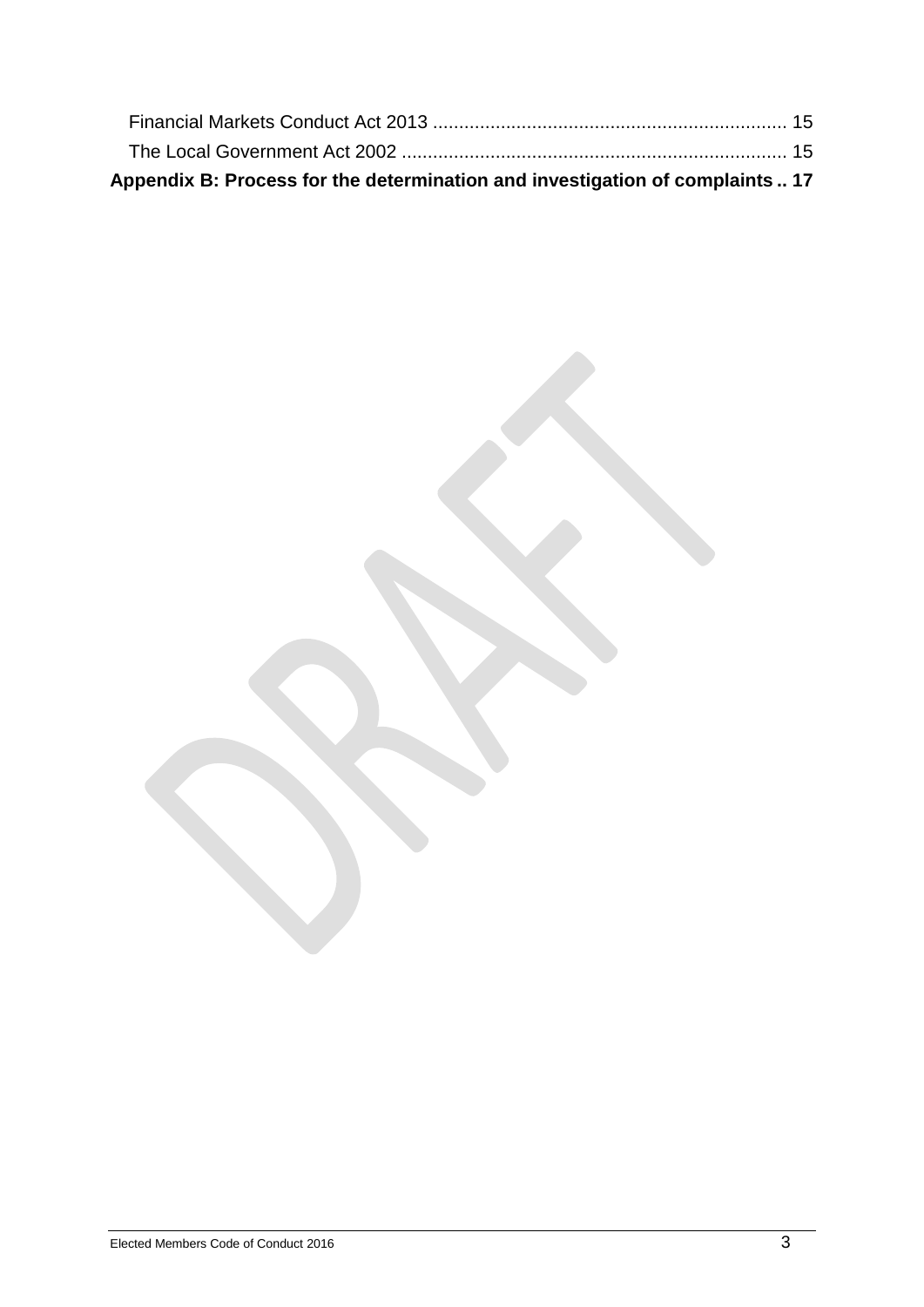# <span id="page-3-0"></span>**1. Introduction**

This Code of Conduct (the Code) sets out the standards of behavior expected from elected members in the exercise of their duties. Its purpose is to:

- enhance the effectiveness of the local authority and the provision of good local government of the district;
- promote effective decision-making and community engagement;
- enhance the credibility and accountability of the local authority to its communities; and
- develop a culture of mutual trust, respect and tolerance between the members of the local authority and between the members and management.

This purpose is given effect through the values, roles, responsibilities and specific behaviors agreed in this Code.

## <span id="page-3-1"></span>**2. Scope**

The Code has been adopted in accordance with clause 15 of Schedule 7 of the Local Government Act 2002 (LGA 2002) and applies to all members, including the members of community boards that have agreed to adopt it. The Code is designed to deal with the behaviour of members towards:

- each other:
- the chief executive and staff:
- the media; and
- the general public.

It is also concerned with the disclosure of information that members receive in their capacity as elected members and information which impacts on the ability of the local authority to give effect to its statutory responsibilities.

This Code can only be amended (or substituted by a replacement Code) by a vote of at least 75 per cent of members present at a meeting when amendment to the Code is being considered. The Code should be read in conjunction with Council's Standing Orders.

## <span id="page-3-2"></span>**3. Values**

The Code is designed to give effect to the following values:

- 1. **Public interest**: members will serve the best interests of the people within their district and discharge their duties conscientiously, to the best of their ability.
- 2. **Public trust:** members, in order to foster community confidence and trust in their council, will work together constructively and uphold the values of honesty, integrity, accountability and transparency.
- 3. **Ethical behaviour**: members will not place themselves in situations where their honesty and integrity may be questioned, will not behave improperly and will avoid the appearance of any such behavior.
- 4. **Objectivity:** members will make decisions on merit; including appointments, awarding contracts, and recommending individuals for rewards or benefits.
- 5. **Respect for others:** will treat people, including other members, with respect and courtesy, regardless of their race, age, religion, gender, sexual orientation, or disability. Members will respect the impartiality and integrity of officials.
- 6. **Duty to uphold the law:** members will comply with all legislative requirements applying to their role, abide by this Code of Conduct, and act in accordance with the trust placed in them by the public.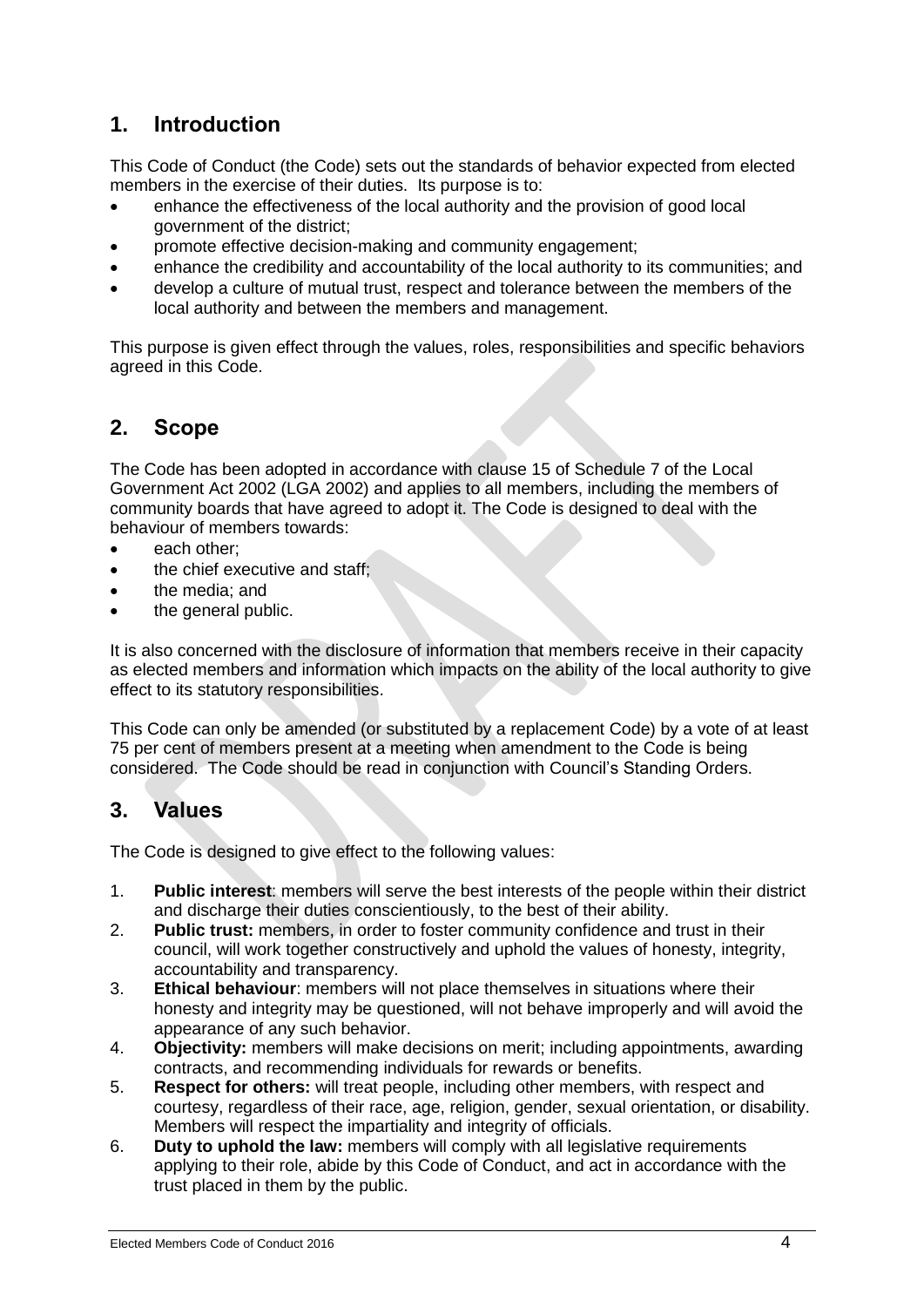- 7. **Equitable contribution:** members will take all reasonable steps to ensure they fulfil the duties and responsibilities of office, including attending meetings and workshops, preparing for meetings, attending civic events, and participating in relevant training seminars.
- 8. **Leadership:** members will actively promote and support these principles and ensure they are reflected in the way in which Council operates, including a regular review and assessment of Council's collective performance.

These values complement, and work in conjunction with, the principles of s.14 of the LGA 2002 and the governance principles of s.39 of the LGA 2002.

## <span id="page-4-0"></span>**4. Role and responsibilities**

Good governance requires clarity of roles and respect between those charged with responsibility for the leadership of Council and those responsible for advice and the implementation of Council decisions. The key roles are:

#### <span id="page-4-1"></span>**4.1 Members**

The role of the governing body includes:

- representing the interests of the people of district;
- developing and adopting plans, policies and budgets;
- monitoring the performance of Council against stated goals and objectives set out in its long term plan;
- providing prudent stewardship of Council resources;
- employing and monitoring the performance of the chief executive; and
- ensuring Council fulfils its responsibilities to be a 'good employer' and meets the requirements of the Health and Safety at Work Act 2015.

#### <span id="page-4-2"></span>**4.2 Chief executive**

The role of the chief executive includes:

- implementing the decisions of Council;
- ensuring that all responsibilities delegated to the chief executive are properly performed or exercised;
- ensuring the effective and efficient management of the activities of the local authority;
- maintaining systems to enable effective planning and accurate reporting of the financial and service performance of the local authority;
- providing leadership for the staff of Council; and
- employing staff on behalf of Council (including negotiation of the terms of employment for those staff).

Under s.42 of the LGA 2002 the chief executive is the only person *directly* employed by the Council itself. All concerns about the performance of an individual member of staff must, in the first instance, be referred to the chief executive.

# <span id="page-4-3"></span>**5. Relationships**

This section of the Code sets out agreed standards of behaviour between members; members and staff; and members and the public.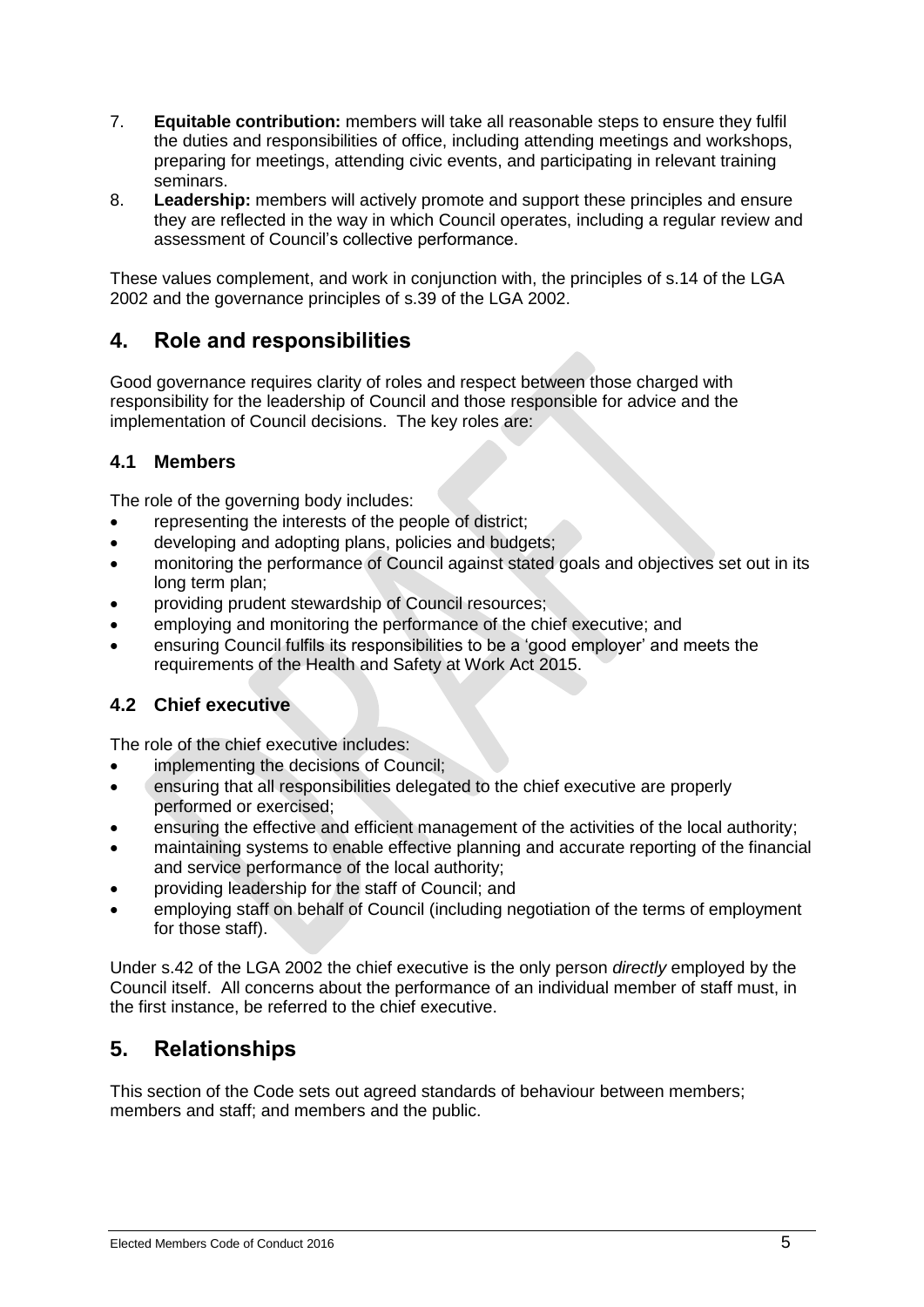#### <span id="page-5-0"></span>**5.1 Relationships between members**

Given the importance of relationships to the effective performance of Council, members will conduct their dealings with each other in a manner that:

- maintains public confidence;
- is open and honest;
- is courteous;
- is focused on issues rather than personalities;
- avoids abuse of meeting procedures, such as a pattern of unnecessary notices of motion and/or repetitious points of order; and
- avoids aggressive, offensive or abusive conduct, including the use of disrespectful or malicious language.

Any failure by members to act in the manner described in s.5.1 represents a breach of this Code.

Please note that nothing in this section of the Code is intended to limit robust debate within Council as long as it is conducted in a respectful and insightful manner.

#### <span id="page-5-1"></span>**5.2 Relationships with staff**

An important element of good governance involves the relationship between Council and its chief executive. Members will respect arrangements put in place to facilitate this relationship, and:

- raise any concerns about employees, officers or contracted officials with the chief executive;
- raise any concerns about the performance or behaviour of the chief executive with the mayor/chair or the chairperson of the chief executive performance review committee (however described);
- make themselves aware of the obligations that Council and the chief executive have as employers and observe those requirements at all times, such as the duty to be a good employer;
- treat all employees with courtesy and respect and avoid publicly criticising any employee;
- observe any protocols put in place by the chief executive concerning contact between members and employees;
- avoid doing anything which might compromise, or could be seen as compromising, the impartiality of an employee.

Any failure by members to act in the manner described above represents a breach of this Code.

**Please note**: Elected members should be aware that failure to observe this portion of the Code may compromise Council's obligations to be a good employer and consequently expose Council to civil litigation or affect the risk assessment of council's management and governance control processes undertaken as part of Council's audit.

#### <span id="page-5-2"></span>**5.3 Relationships with the public**

Given that the performance of Council requires the trust and respect of individual citizens, members will:

- interact with members of the public in a fair, respectful, equitable and honest manner;
- be available to listen and respond openly and honestly to community concerns;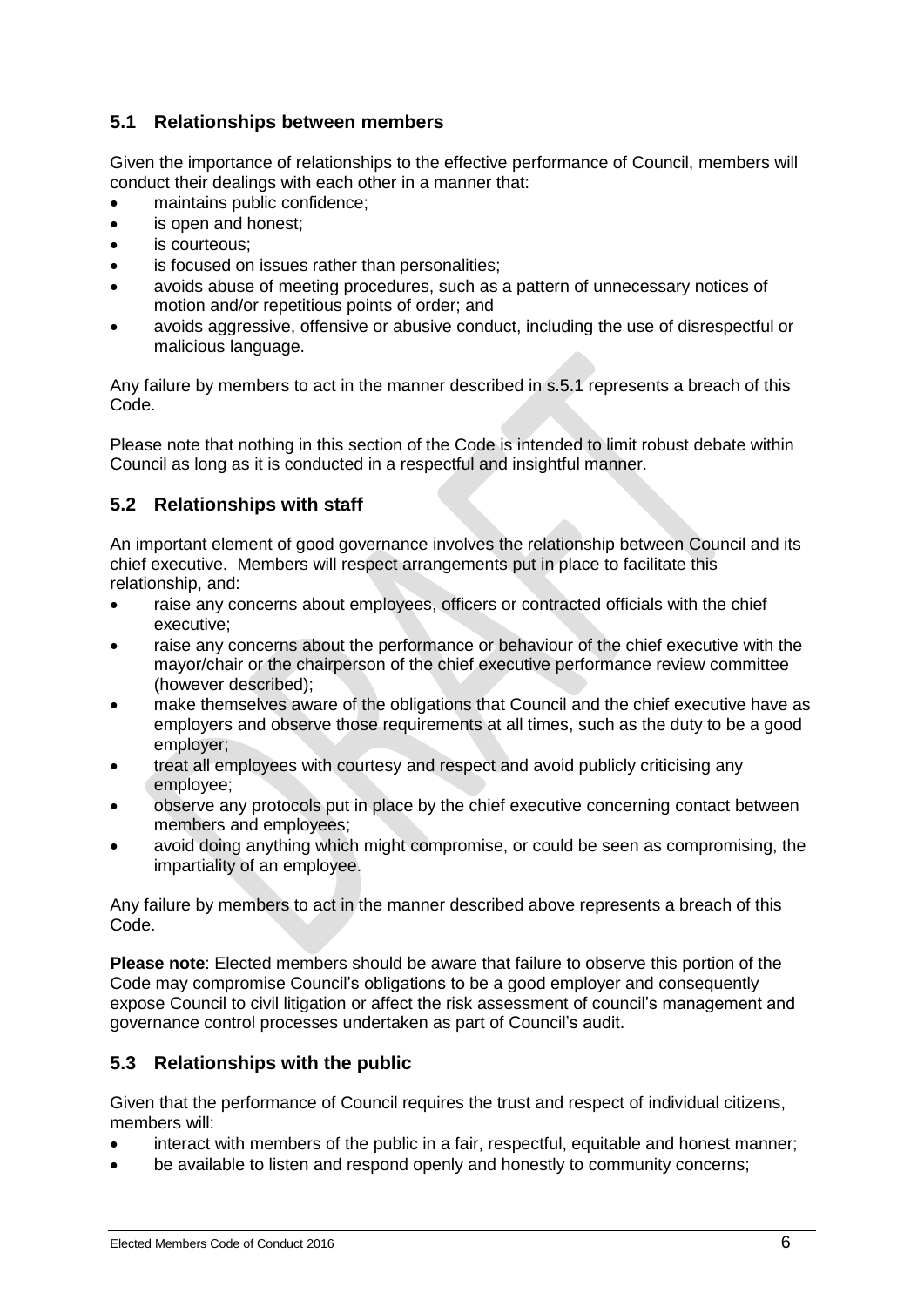- consider all points of view or interests when participating in debate and making decisions;
- treat members of the public in a courteous manner; and
- act in a way that upholds the reputation of the local authority.

Any failure by members to act in the manner described above represents a breach of this Code.

## <span id="page-6-0"></span>**6. Contact with the media**

The media play an important part in the operation and efficacy of local democracy. In order to fulfil this role the media needs access to accurate and timely information about the affairs of Council.

From time to time individual members will be approached to comment on a particular issue either on behalf of Council, or as an elected member in their own right. When responding to the media members must be mindful that operational questions should be referred to the chief executive and policy-related questions referred to the mayor or the member with the appropriate delegated authority.

When speaking to the media more generally members will abide by the following provisions.

#### <span id="page-6-1"></span>**6.1 Media contact on behalf of Council**

- the mayor or chairperson is the first point of contact for an official view on any issue, unless delegations state otherwise. Where the mayor/chair is absent requests for comment will be referred to the deputy mayor/chair or relevant committee chairperson or portfolio holder;
- the mayor/chair may refer any matter to the relevant committee chairperson or to the chief executive for their comment; and
- no other member may comment on behalf of Council without having first obtained the approval of the mayor/chair.

#### <span id="page-6-2"></span>**6.2 Media comment on a member's own behalf**

Elected members are free to express a *personal view* in the media, at any time, provided the following rules are observed:

- media comments must not state or imply that they represent the views of Council;
- media comments which are contrary to a council decision or policy must clearly state that they do not represent the views of the majority of members;
- media comments must observe the other requirements of the Code; for example, comments should not disclose confidential information, criticize, or compromise the impartiality or integrity of staff; and
- media comments must not be misleading and should be accurate within the bounds of reasonableness.

Any failure by members to meet the standards set out above represents a breach of this Code.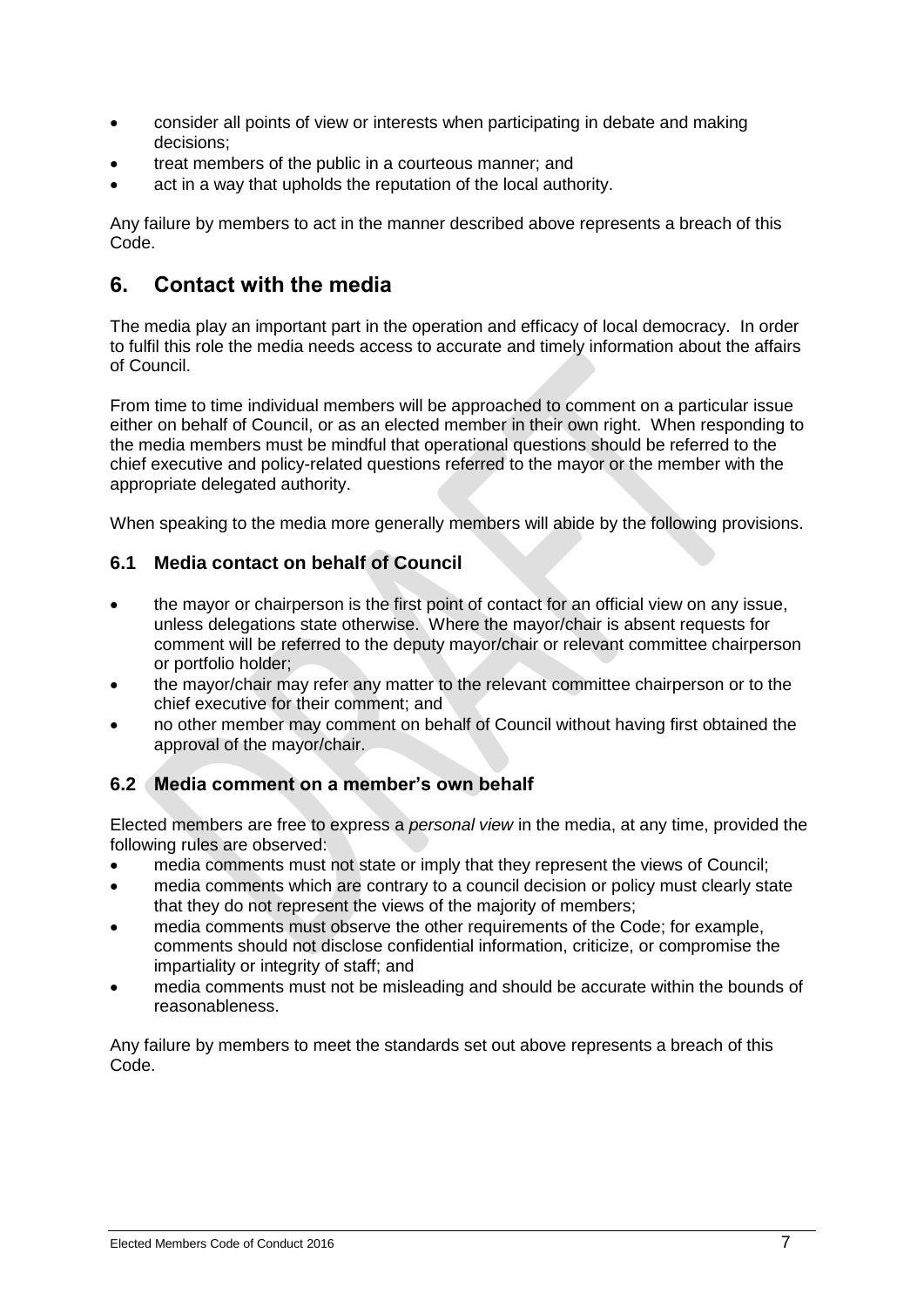# <span id="page-7-0"></span>**7. Information**

Access to information is critical to the effective performance of a local authority and the level of public trust felt by the public.

#### <span id="page-7-1"></span>**7.1 Confidential information**

In the course of their duties members will occasionally receive information that is confidential. This will generally be information that is either commercially sensitive or is personal to a particular individual or organisation. Accordingly, members agree not to use or disclose confidential information for any purpose other than the purpose for which the information was supplied to the member.

#### <span id="page-7-2"></span>**7.2 Information received in capacity as an elected member**

Members will disclose to other members and, where appropriate the chief executive, any information received in their capacity as an elected member that concerns Council's ability to give effect to its responsibilities.

Members who are offered information on the condition that it remains confidential will inform the provider of the information that it is their duty to disclosure the information and will decline the offer if that duty is likely to be compromised.

Any failure by members to act in the manner described above represents a breach of this Code.

**Please note**: failure to observe these provisions may impede the performance of Council by inhibiting information flows and undermining public confidence. It may also expose Council to prosecution under the Privacy Act and/or civil litigation.

# <span id="page-7-3"></span>**8. Conflicts of Interest**

Elected members will maintain a clear separation between their personal interests and their duties as elected members in order to ensure that they are free from bias (whether real or perceived). Members therefore must familiarise themselves with the provisions of the Local Authorities (Members' Interests) Act 1968 (LAMIA).

Members will not participate in any Council discussion or vote on any matter in which they have a pecuniary interest, other than an interest in common with the general public. This rule also applies where the member's spouse contracts with the authority or has a pecuniary interest. Members shall make a declaration of interest as soon as practicable after becoming aware of any such interests.

If a member is in any doubt as to whether or not a particular course of action (including a decision to take no action) raises a conflict of interest, then the member should seek guidance from the chief executive *immediately*. Members may also contact the Office of the Auditor General for guidance as to whether they have a pecuniary interest, and if so, may seek an exemption to allow that member to participate or vote on a particular issue in which they may have a pecuniary interest. The latter must be done before the discussion or vote.

**Please note:** Failure to observe the requirements of the LAMIA could potentially invalidate the decision made, or the action taken, by Council. Failure to observe these requirements could also leave the elected member open to prosecution (see Appendix A). In the event of a conviction, elected members can be ousted from office.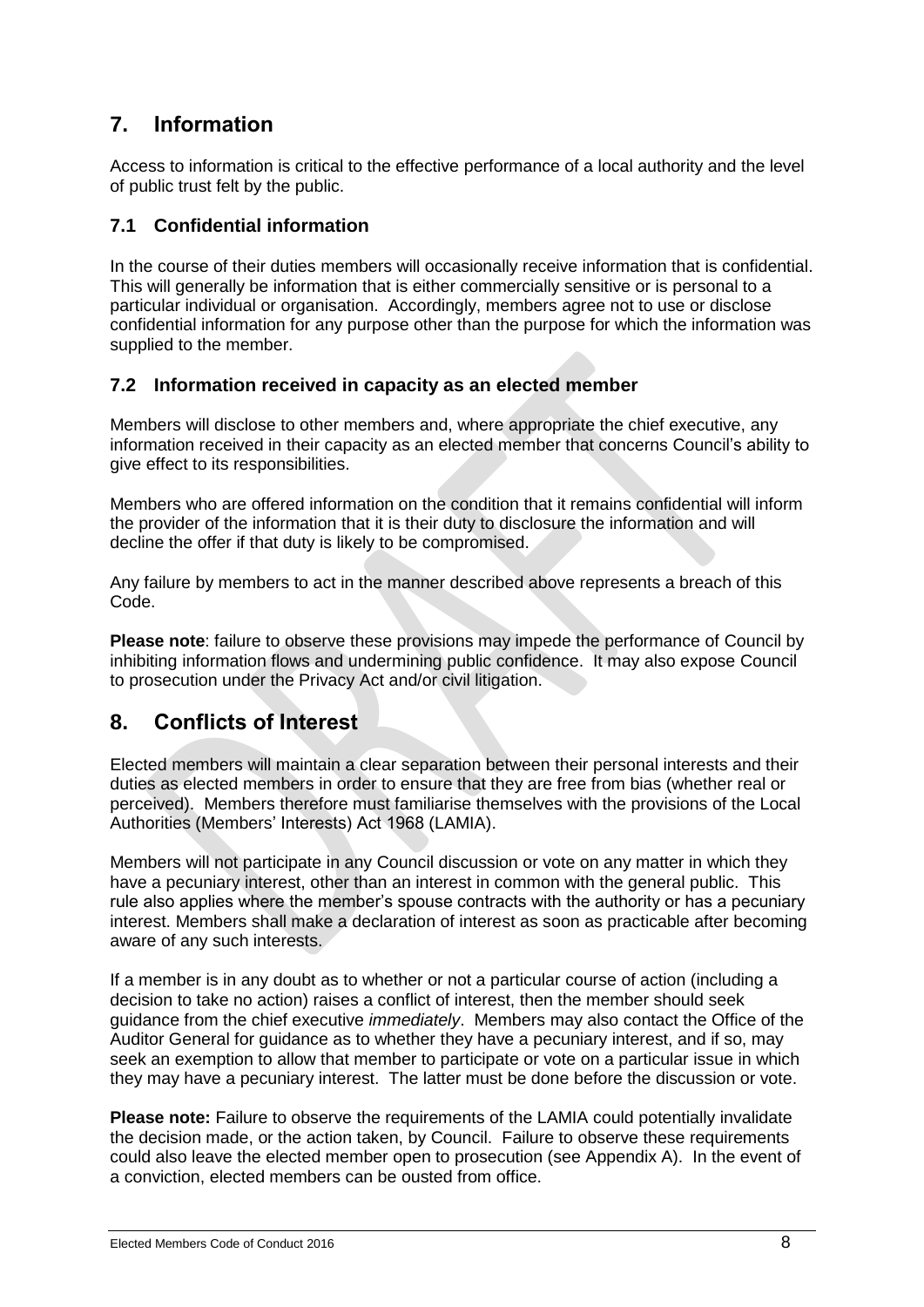# <span id="page-8-0"></span>**9. Register of Interests**

Members shall annually make a declaration of interest/s. These declarations are recorded in a Register of Interests maintained by Council. The declaration must include information on the nature and extent of any interest, including:

- a) any employment, trade or profession carried on by the member or the members' spouse for profit or gain;
- b) any company, trust, partnership etc for which the member or their spouse is a director, partner or trustee;
- c) the address of any land in which the member has a beneficial interest within the jurisdiction of the local authority; and
- d) the address of any land owned by the local authority in which the member or their spouse is:
	- a tenant; or
	- the land is tenanted by a firm in which the member or spouse is a partner, a company of which the member or spouse is a director, or a trust of which the member or spouse is a trustee.
- e) any other matters which the public might reasonably regard as likely to influence the member's actions during the course of their duties as a member (if the member is in any doubt on this, the member should seek guidance from the chief executive).

**Please note**: Where a member's circumstances change they must ensure that the Register of Interests is updated as soon as practicable.

# <span id="page-8-1"></span>**10. Ethical behaviour**

Members will seek to promote the highest standards of ethical conduct. Accordingly members will:

- claim only for Council developed in accordance with that determination;
- not influence, or attempt to influence, any Council employee, officer or member in order to benefit their own, or families personal or business interests;
- only use Council resources (such as facilities, staff, equipment and supplies) in the course of their duties and not in connection with any election campaign or personal interests; and
- not solicit, demand, or request any gift, reward or benefit by virtue of their position and notify the chief executive if any such gifts are accepted. Where a gift to the value of \$50 or more is accepted by a member, that member must immediately disclose this to the chief executive for inclusion in the publicly available register of interests.

Any failure by members to comply with the provisions set out in this section represents a breach of this Code.

#### <span id="page-8-2"></span>**10.1 Undischarged bankrupt**

In accordance with clause 15(5) of Schedule 7 (LGA 2002) any member who is an "undischarged bankrupt" will notify the chief executive prior to the inaugural meeting or as soon as practicable after being declared bankrupt. The member will also provide the chief executive with a brief explanatory statement of the circumstances surrounding the member's adjudication and the likely outcome of the bankruptcy.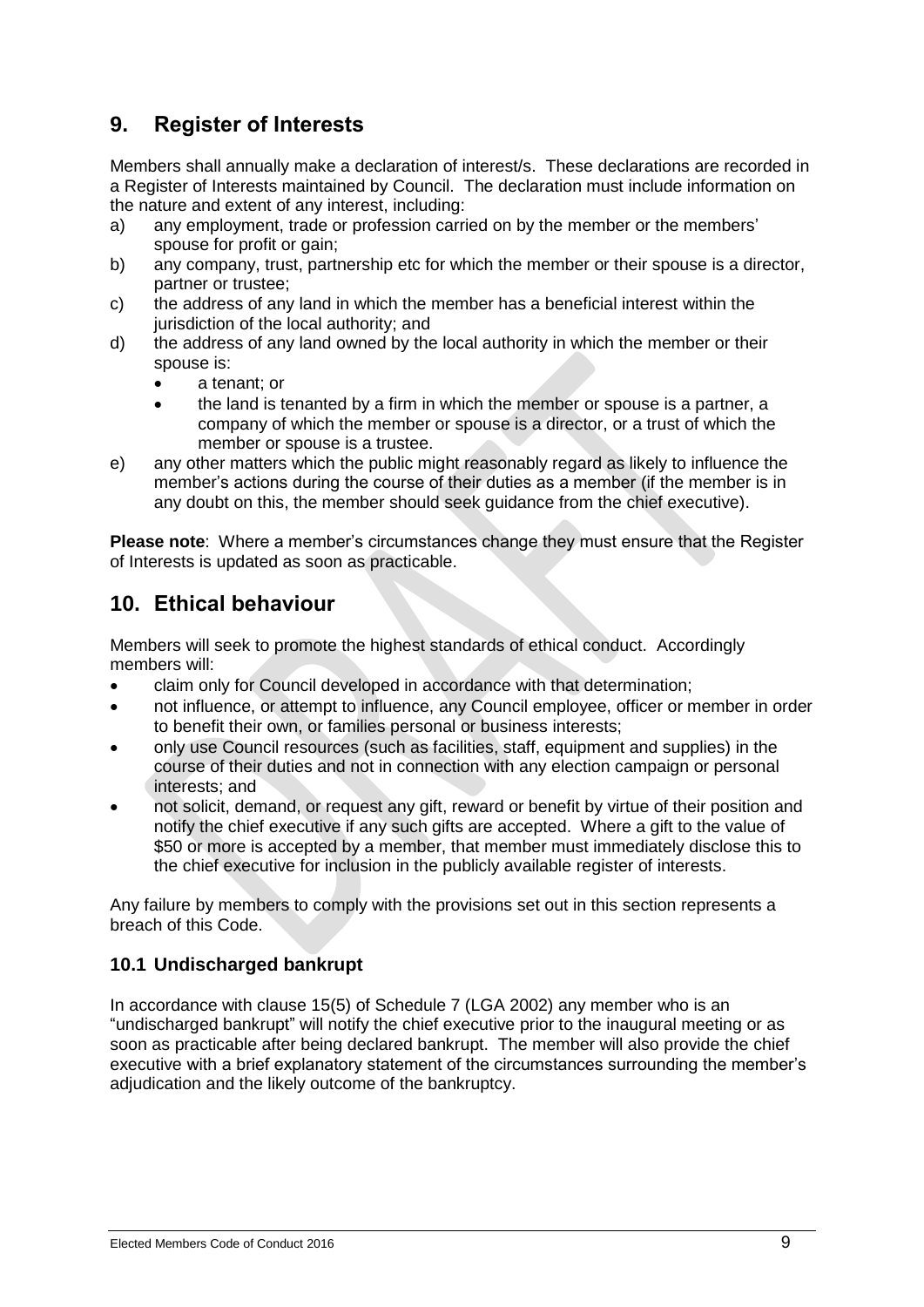# <span id="page-9-0"></span>**11. Creating a supportive and inclusive environment**

In accordance with the purpose of the Code, members agree to take all reasonable steps in order to participate in activities scheduled to promote a culture of mutual trust, respect and tolerance. These include:

- Attending post-election induction programmes organised by Council for the purpose of facilitating agreement on Council's vision, goals and objectives and the manner and operating style by which members will work.
- Taking part in any assessment of Council's overall performance and operating style during the triennium.
- Taking all reasonable steps to ensure they possess the skills and knowledge to effectively fulfill their Declaration of Office and contribute to the good governance of the district.

# <span id="page-9-1"></span>**12. Breaches of the Code**

Members must comply with the provisions of this Code (LGA 2002, schedule 5, s. 14(4)). Any member, or the chief executive, who believes that the Code has been breached by the behaviour of a member, may make a complaint to that effect. All complaints will be considered in a manner that is consistent with the following principles.

### <span id="page-9-2"></span>**12.1 Principles**

The following principles will guide any processes for investigating and determining whether or not a breach under this Code has occurred:

- that the approach for investigating and assessing a complaint will be proportionate to the apparent seriousness of the breach complained about;
- that the roles of complaint, investigation, advice and decision-making will be kept separate as appropriate to the nature and complexity of the alleged breach; and
- that the concepts of natural justice and fairness will apply in the determination of any complaints made under this Code. This requires, conditional on the nature of an alleged breach, that affected parties:
	- o have a right to know that an investigation process is underway;
	- o are given due notice and are provided with an opportunity to be heard;
	- o have a right to seek appropriate advice and be represented; and
	- o have their privacy respected.

#### <span id="page-9-3"></span>**12.2 Complaints**

All complaints made under this Code must be made in writing and forwarded to the chief executive. On receipt of a complaint the chief executive must forward that complaint to an independent investigator for a preliminary assessment to determine whether the issue is sufficiently serious to warrant a full investigation.

Only members and the chief executive may make a complaint under this Code.

#### <span id="page-9-4"></span>**12.3 Investigation, advice and decision**

The process, following receipt of a complaint, will follow the steps outlined in Appendix B.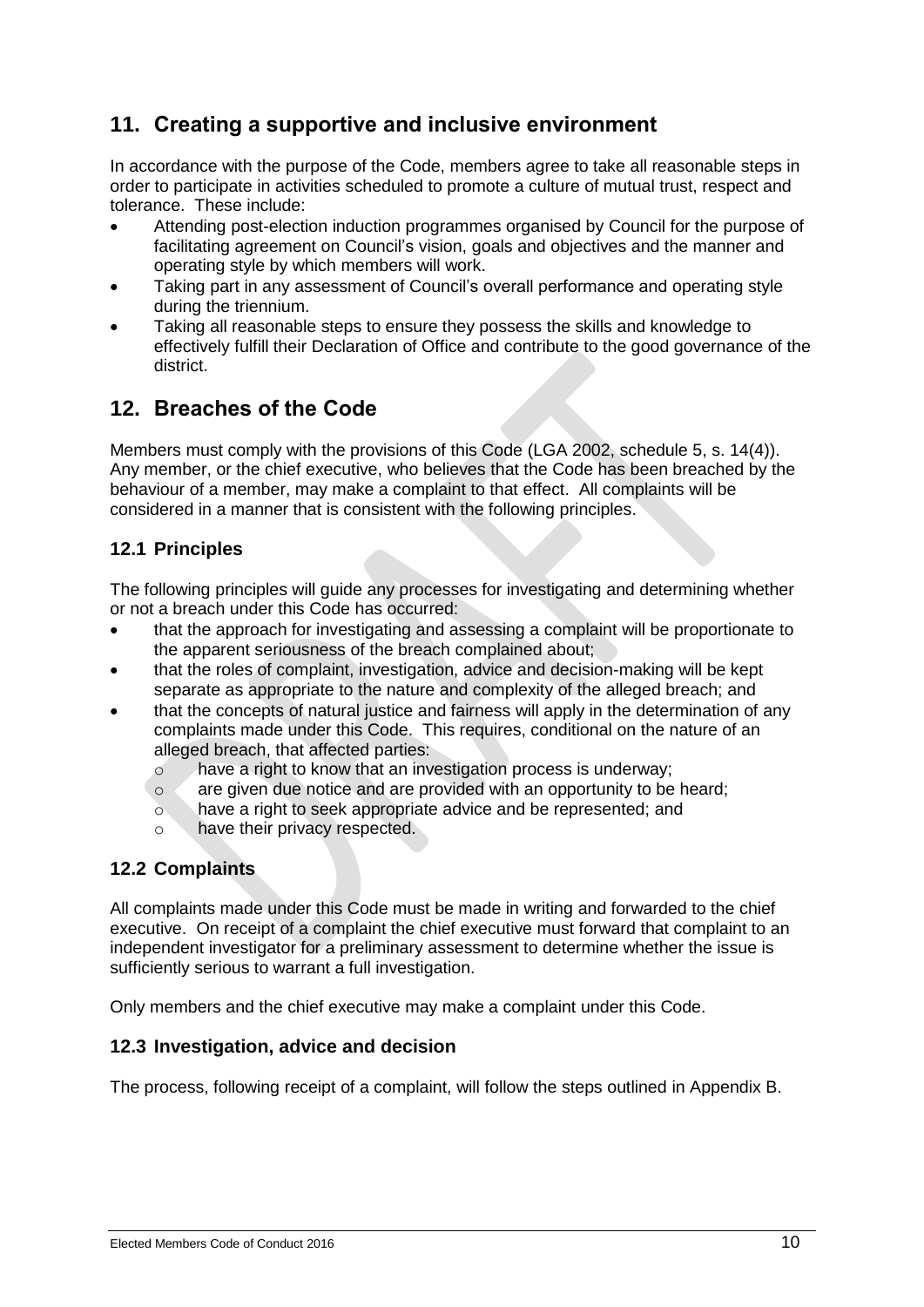### <span id="page-10-0"></span>**12.4 Materiality**

An alleged breach under this Code is material if, in the opinion of the independent investigator, it would, if proven, bring a member or Council into disrepute or, if not addressed, reflect adversely on another member of Council.

## <span id="page-10-1"></span>**13. Penalties and actions**

Where a complaint is determined to be material and referred to Council the nature of any penalty or action will depend on the seriousness of the breach.

#### <span id="page-10-2"></span>**13.1 Material breaches**

In the case of material breaches of this Code Council, or a committee with delegated authority, may require one of the following:

- 1. a letter of censure to the member;
- 2. a request (made either privately or publicly) for an apology;
- 3. a vote of no confidence in the member;
- 4. removal of certain Council-funded privileges (such as attendance at conferences);
- 5. restricted entry to Council offices, such as no access to staff areas (where restrictions may not previously have existed);
- 6. limitation on any dealings with Council staff so that they are confined to the chief executive only;
- 7. suspension from committees or other bodies; or
- 8. an invitation for the member to consider resigning from Council.

A council or committee may decide that a penalty will not be imposed where a respondent agrees to one or more of the following:

- attend a relevant training course; and/or
- work with a mentor for a period of time; and/or
- participate in voluntary mediation (if the complaint involves a conflict between two members); and/or
- tender an apology.

The process is based on the presumption that the outcome of a complaints process will be made public unless there are grounds, such as those set out in the Local Government Official Information and Meetings Act 1987 (LGOIMA), for not doing so.

#### <span id="page-10-3"></span>**13.2 Statutory breaches**

In cases where a breach of the Code is found to involve regulatory or legislative requirements, the complaint will be referred to the relevant agency. For example:

- breaches relating to members' interests (where members may be liable for prosecution by the Auditor-General under the LAMIA);
- breaches which result in Council suffering financial loss or damage (where the Auditor-General may make a report on the loss or damage under s.30 of the LGA 2002 which may result in the member having to make good the loss or damage); or
- breaches relating to the commission of a criminal offence which will be referred to the Police (which may leave the elected member liable for criminal prosecution).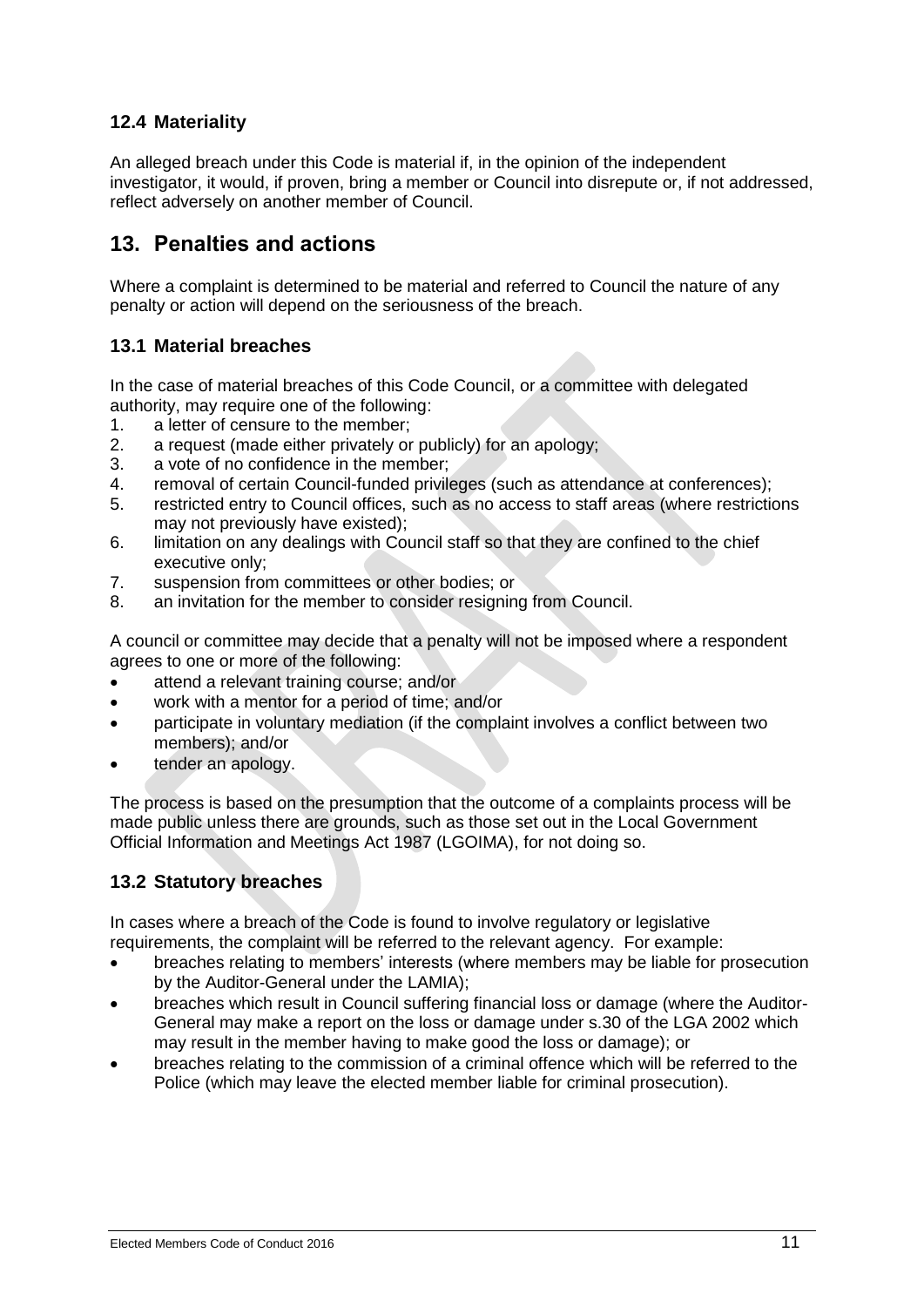## <span id="page-11-0"></span>**14. Review**

Once adopted, a Code of Conduct continues in force until amended by Council. The Code can be amended at any time but cannot be revoked unless Council replaces it with another Code. Once adopted, amendments to the Code require a resolution supported by 75 per cent of the members of Council present at a Council meeting where the amendment is considered.

Council may formally review the Code as soon as practicable after the beginning of each triennium. The results of that review will be considered by Council in regard to potential changes for improving the Code.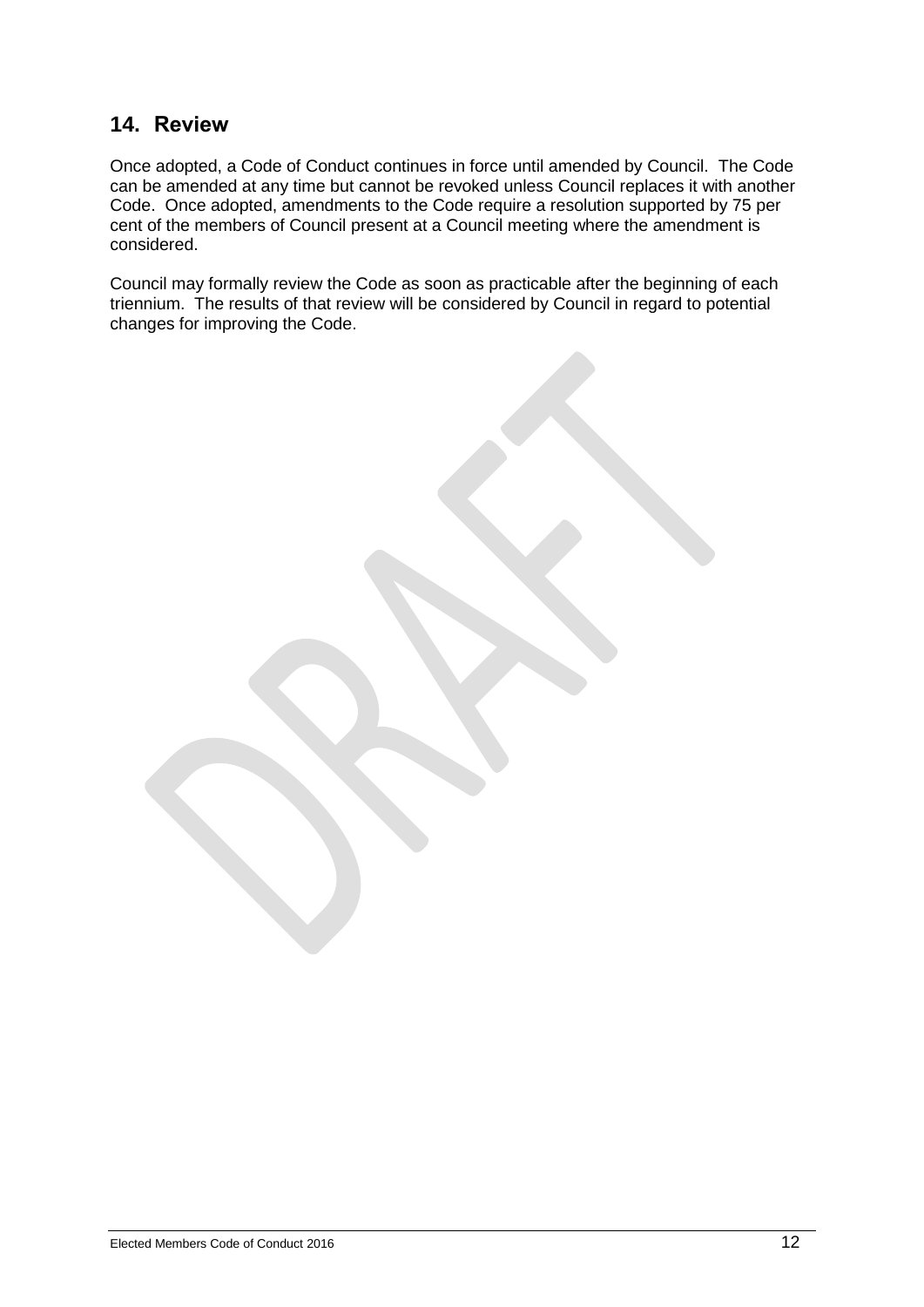## <span id="page-12-0"></span>**Appendix A: Legislation bearing on the role and conduct of elected members**

This is a summary of the legislative requirements that have some bearing on the duties and conduct of elected members. The full statutes can be found at: [www.legisation.govt.nz](http://www.legisation.govt.nz/)

#### <span id="page-12-1"></span>**The Local Authorities (Members' Interests) Act 1968**

The Local Authorities (Members' Interests) Act 1968 (LAMIA) provides rules about members discussing and voting on matters in which they have a pecuniary interest and about contracts between members and Council.

A pecuniary interest is likely to exist if a matter under consideration could reasonably give rise to an expectation of a gain or loss of money for a member personally (or for their spouse or a company in which they have an interest). In relation to pecuniary interests the LAMIA applies to both contracting and participating in decision-making processes.

With regard to pecuniary or financial interests a person is deemed to be "concerned or interested" in a contract or interested "directly or indirectly" in a decision when:

- a person, or spouse or partner, is "concerned or interested" in the contract or where they have a pecuniary interest in the decision; or
- a person, or their spouse or partner, is involved in a company that is "concerned or interested" in the contract or where the company has a pecuniary interest in the decision.

There can also be additional situations where a person is potentially "concerned or interested" in a contract or have a pecuniary interest in a decision, such as where a contract is between an elected members' family trust and Council.

#### **Determining whether a pecuniary interest exists**

Elected members are often faced with the question of whether or not they have a pecuniary interest in a decision and if so whether they should participate in discussion on that decision and vote. When determining if this is the case or not the following test is applied:

*"…whether, if the matter were dealt with in a particular way, discussing or voting on that matter could reasonably give rise to an expectation of a gain or loss of money for the member concerned."* (OAG, 2001)

In deciding whether you have a pecuniary interest, members should consider the following factors.

- What is the nature of the decision being made?
- Do I have a financial interest in that decision do I have a reasonable expectation of gain or loss of money by making that decision?
- Is my financial interest one that is in common with the public?
- Do any of the exceptions in the LAMIA apply to me?
- Could I apply to the Auditor-General for approval to participate?

Members may seek assistance from the mayor/chair or other person to determine if they should discuss or vote on an issue but ultimately it is their own judgment as to whether or not they have pecuniary interest in the decision. Any member who is uncertain as to whether they have a pecuniary interest is advised to seek legal advice. Where uncertainty exists members may adopt a least-risk approach which is to not participate in discussions or vote on any decisions.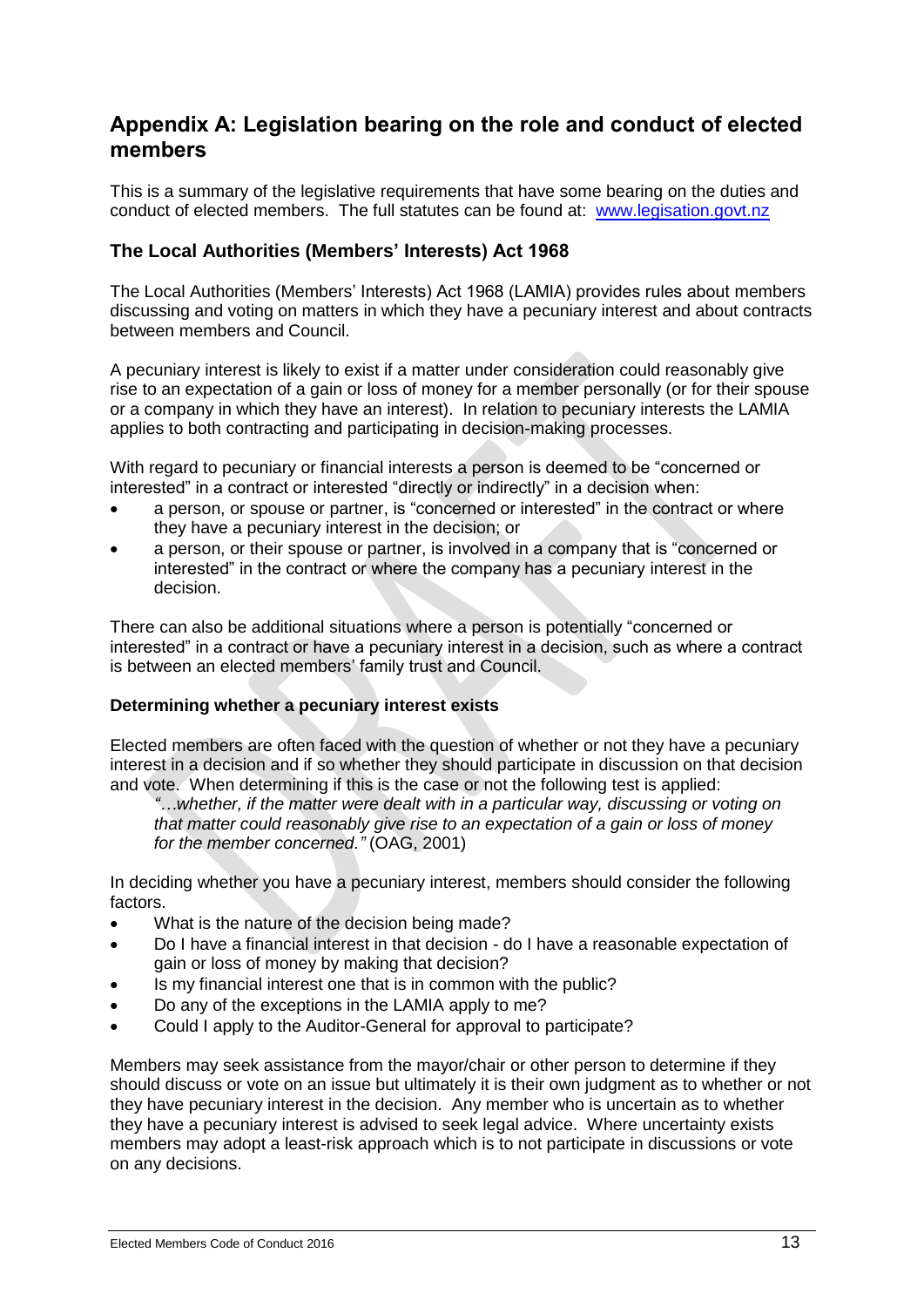Members who do have a pecuniary interest will declare the pecuniary interest to the meeting and not participate in the discussion or voting. The declaration and abstention needs to be recorded in the meeting minutes. (Further requirements are set out in Council's Standing Orders).

#### **The contracting rule**

A member is disqualified from office if he or she is "concerned or interested" in contracts with their council if the total payments made, or to be made, by or on behalf of Council exceed \$25,000 in any financial year. The \$25,000 limit includes GST. The limit relates to the value of all payments made for all contracts in which you are interested during the financial year. It does not apply separately to each contract, nor is it just the amount of the profit the contractor expects to make or the portion of the payments to be personally received by you.

The Auditor-General can give prior approval, and in limited cases, retrospective approval for contracts that would otherwise disqualify you under the Act. It is an offence under the Act for a person to act as a member of Council (or committee of Council) while disqualified.

#### **Non-pecuniary conflicts of interest**

In addition to the issue of pecuniary interests, rules and common law govern conflicts of interest more generally. These rules apply to non-pecuniary conflicts of interest, including common law rules about bias. In order to determine if bias exists or not members need to ask:

*"Is there a real danger of bias on the part of the member of the decision-making body, in the sense that he or she might unfairly regard with favour (or disfavour) the case of a party to the issue under consideration?"*

The question is not limited to actual bias, but relates to the appearance or possibility of bias reflecting the principle that justice should not only be done, but should be seen to be done. Whether or not members believe they are not biased is irrelevant.

Members should focus be on the nature of the conflicting interest or relationship and the risk it could pose for the decision-making process. The most common risks of non-pecuniary bias are where:

- members' statements or conduct indicate that they have predetermined the decision before hearing all relevant information (that is, members have a "closed mind"); and
- members have a close relationship or involvement with an individual or organisation affected by the decision.

In determining whether or not they might be perceived as biased, members must also take into account the context and circumstance of the issue or question under consideration. For example, if a member has stood on a platform and been voted into office on the promise of implementing that platform then voters would have every expectation that the member would give effect to that promise, however he/she must still be seen to be open to considering new information (this may not apply to decisions made in quasi-judicial settings, such as an RMA hearing).

#### <span id="page-13-0"></span>**Local Government Official Information and Meetings Act 1987**

The Local Government Official Information and Meetings Act 1987 sets out a list of meetings procedures and requirements that apply to local authorities and local/community boards. Of particular importance for the roles and conduct of elected members is the fact that the chairperson has the responsibility to maintain order at meetings, but all elected members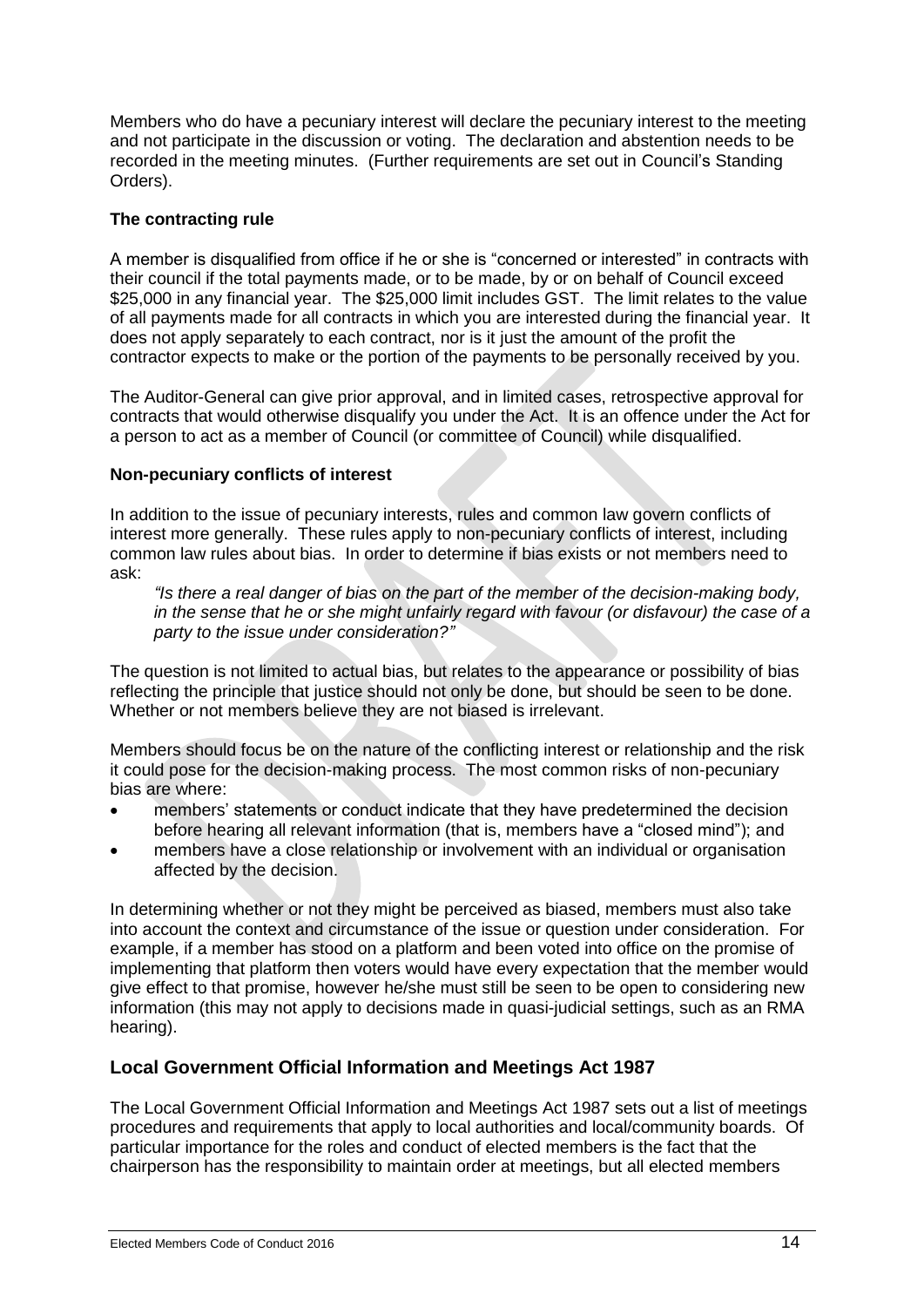should accept a personal responsibility to maintain acceptable standards of address and debate. No elected member should:

- create a disturbance or a distraction while another councillor is speaking;
- be disrespectful when they refer to each other or other people; or
- use offensive language about Council, other members, any employee of Council or any member of the public.

See Standing Orders for more detail.

#### <span id="page-14-0"></span>**Secret Commissions Act 1910**

Under this Act it is unlawful for an elected member (or officer) to advise anyone to enter into a contract with a third person and receive a gift or reward from that third person as a result, or to present false receipts to Council.

If convicted of any offence under this Act a person can be imprisoned for up to two years, and/or fines up to \$1,000. A conviction would therefore trigger the ouster provisions of the LGA 2002 and result in the removal of the member from office.

#### <span id="page-14-1"></span>**Crimes Act 1961**

Under this Act it is unlawful for an elected member (or officer) to:

- accept or solicit for themselves (or anyone else) any gift or reward for acting or not acting in relation to the business of Council; and
- use information gained in the course of their duties for their, or other persons, monetary gain or advantage.

These offences are punishable by a term of imprisonment of seven years or more. Elected members convicted of these offences will automatically cease to be members.

#### <span id="page-14-2"></span>**Financial Markets Conduct Act 2013**

Financial Markets Conduct Act 2013 (previously the Securities Act 1978) essentially places elected members in the same position as company directors whenever Council offers stock to the public. Elected members may be personally liable if investment documents such as a prospectus contain untrue statements and may be liable for criminal prosecution if the requirements of the Act are not met.

#### <span id="page-14-3"></span>**The Local Government Act 2002**

The Local Government Act 2002 (LGA 2002) sets out the general powers of local government, its purpose and operating principles. Provisions directly relevant to this Code include:

#### **Personal liability of members**

Although having qualified privilege, elected members can be held personally accountable for losses incurred by a local authority where, following a report from the Auditor General under s.44 LGA 2002, it is found that one of the following applies:

- a) money belonging to, or administered by, a local authority has been unlawfully expended; or
- b) an asset has been unlawfully sold or otherwise disposed of by the local authority; or
- c) a liability has been unlawfully incurred by the local authority; or
- d) a local authority has intentionally or negligently failed to enforce the collection of money it is lawfully entitled to receive.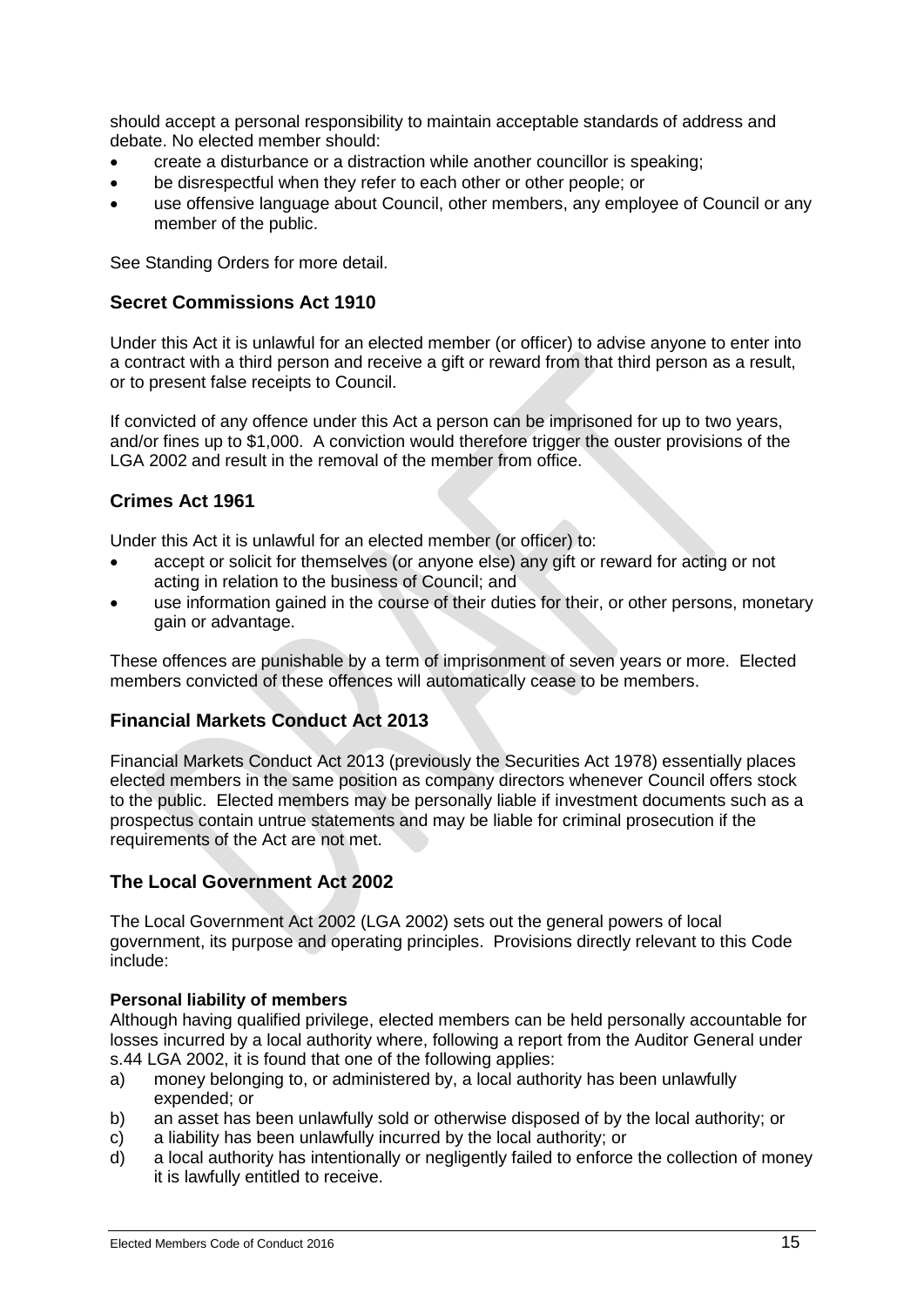Members will not be personally liable where they can prove that the act or failure to act resulting in the loss occurred as a result of one of the following:

- a) without the member's knowledge;<br>b) with the member's knowledge but
- with the member's knowledge but against the member's protest made at or before the time when the loss occurred;
- c) contrary to the manner in which the member voted on the issue; and
- d) in circumstances where, although being a party to the act or failure to act, the member acted in good faith and relied on reports, statements, financial data, or other information from professional or expert advisers, namely staff or external experts on the matters.

In certain situation members will also be responsible for paying the costs of proceedings (s.47 LGA 2002).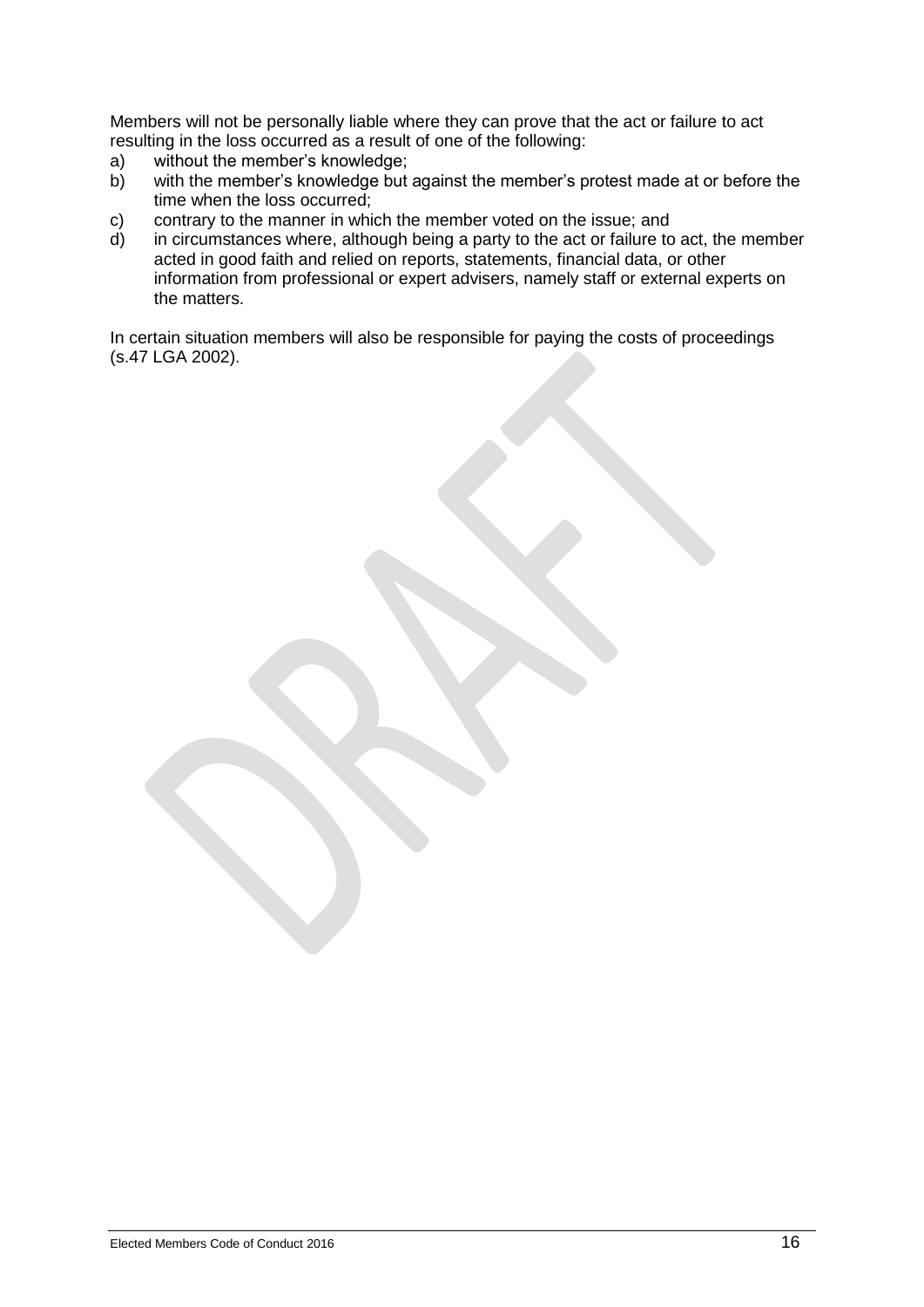## <span id="page-16-0"></span>**Appendix B: Process for the determination and investigation of complaints**

#### **Step 1: Chief executive receives complaint**

On receipt of a complaint under this Code the chief executive will refer the complaint to an investigator selected from a panel agreed at the start of the triennium. The chief executive will also:

- inform the complainant that the complaint has been referred to the independent investigator and the name of the investigator, and refer them to the process for dealing with complaints as set out in the Code; and
- inform the respondent that a complaint has been made against them, the name of the investigator and refer them to the process for dealing with complaints as set out in the Code.

#### **Step 2: Investigator makes preliminary assessment**

On receipt of a complaint the investigator will assess whether the complaint is:

- 1. frivolous or without substance and should be dismissed;
- 2. outside the scope of the Code and should be redirected to another agency or process;
- 3. non-material; and
- 4. material and a full investigation is required.

In making the assessment the investigator may make whatever initial inquiry is necessary to determine the appropriate course of action. The investigator has full discretion to dismiss any complaint which, in their view, fails to meet the test of materiality.

On receiving the investigator's preliminary assessment the chief executive will:

- 1. where an investigator determines that a complaint is frivolous or without substance, inform the complainant and respondent directly and inform other members (if there are no grounds for confidentiality) of the investigator's decision;
- 2. in cases where the investigator finds that the complaint involves a potential legislative breach and outside the scope of the Code, forward the complaint to the relevant agency and inform both the complainant and respondent of the action.

#### **Step 3: Actions where a breach is found to be non-material**

If the subject of a complaint is found to be non-material the investigator will inform the chief executive and, if they choose, recommend a course of action appropriate to the breach, such as;

- that the respondent seek guidance from the Chairperson or Mayor;
- that the respondent attend appropriate courses or programmes to increase their knowledge and understanding of the matters leading to the complaint.

The chief executive will advise both the complainant and the respondent of the investigator's decision and any recommendations, neither of which are open to challenge. Any recommendations made in response to a non-material breach are non-binding on the respondent and Council.